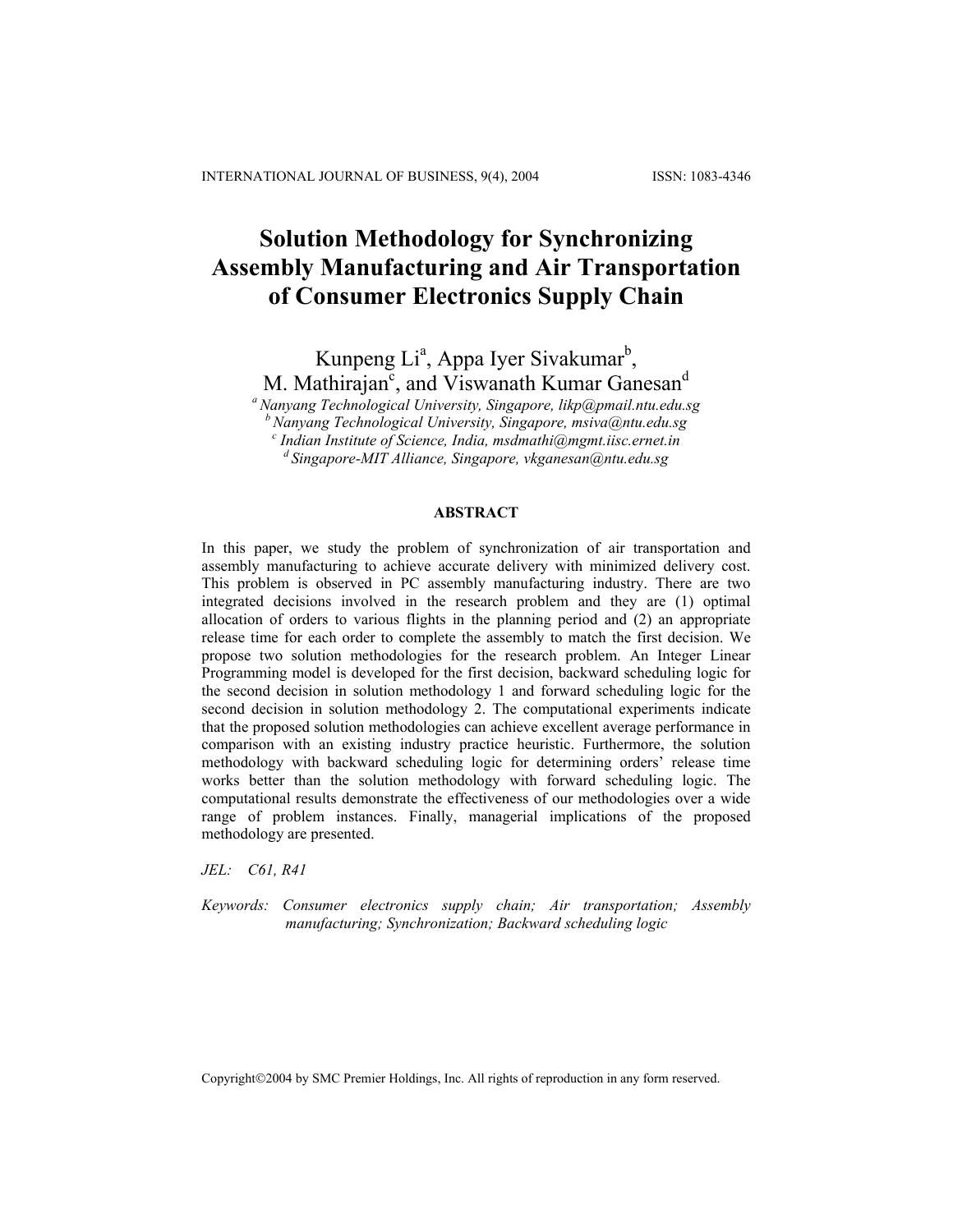### **I. INTRODUCTION**

Consumer electronics products, which contribute a major share in many nations' GNP, are playing an important role in our daily life. Almost every home has one of the consumer electronics products such as a videocassette recorder, a compact disk player, or a digital videodisk player (Han et al. 2001). Thirty years ago, electronic calculators were beginning to penetrate mass markets in rich countries. Today, around half a billion people are using consumer electronics products (Ayres and Williams, 2004). Most of consumer electronics products are knowledge-intensive goods with high value-toweight ratios, which comprise a growing share of global trade (Bowen, 2004). All these indicate that consumer electronics is a booming industry.

Today's consumer electronics manufacturing companies have to face the challenge of volatile demand, shorter product life cycles, product customization, and time to market and cost reduction. To meet these challenges, companies are moving toward global manufacturing network. Cooperation with all the participants within the network and effective utilization of global resources benefit the manufacturers to gain competition advantages. Operation in this global manufacturing network requires coordination of a global network of manufacturing units, warehouses or distribution points; the optimization of routings and logistics (Azevedo and Sousa, 2000). Within the consumer electronics supply chain (CESC), synchronization of manufacturing with transportation is especially important for consumer electronics manufacturers to improve performance with lower cost.

Furthermore, the competition among the consumer electronics industries forces a kind of JIT manufacturing philosophy to avoid both earliness and tardiness. Costs or penalties are incurred by delivering an order either earlier or later than the due date. The delivery earliness costs could result from the need for storage and insurance. The delivery tardiness cost consists of customer dissatisfaction, contract penalties, loss of sales, and loss of reputation. Orders transferred to the airport ahead of departure times incur waiting penalties. The penalties are particularly for handling and storage of the goods in the airport. Unlike the basic assembly and transportation cost of the products, these penalty costs can be minimized by achieving better synchronization in CESC.

Different consumer electronics assembly manufacturers have different strategies to manage the supply chain. In general, there are three strategies. They are Make-to-Stock (MTS), Make-to-Order (MTO), and a hybrid of MTO and MTS (Rajagopalan, 2002). Generally, the MTS strategy with respect to CESC has significant weaknesses. This is due to the fact that the consumer electronics products' life cycle is short, demand variance is high and forecasting is difficult as the products are mostly customized. Recently researchers and industry practitioners started to pay more attention in developing MTO based supply chain management system, particularly in the consumer electronics industry.

Due to the high value of consumer electronics products and to meet the promised short delivery time, air transportation is commonly used in consumer electronics products distribution (Bowen, 2004). Regarding the features of relative fixed route, fixed departure time and stable transportation time, air transportation scheduling is different from the vehicle routing scheduling problems classified by Destrochers et al.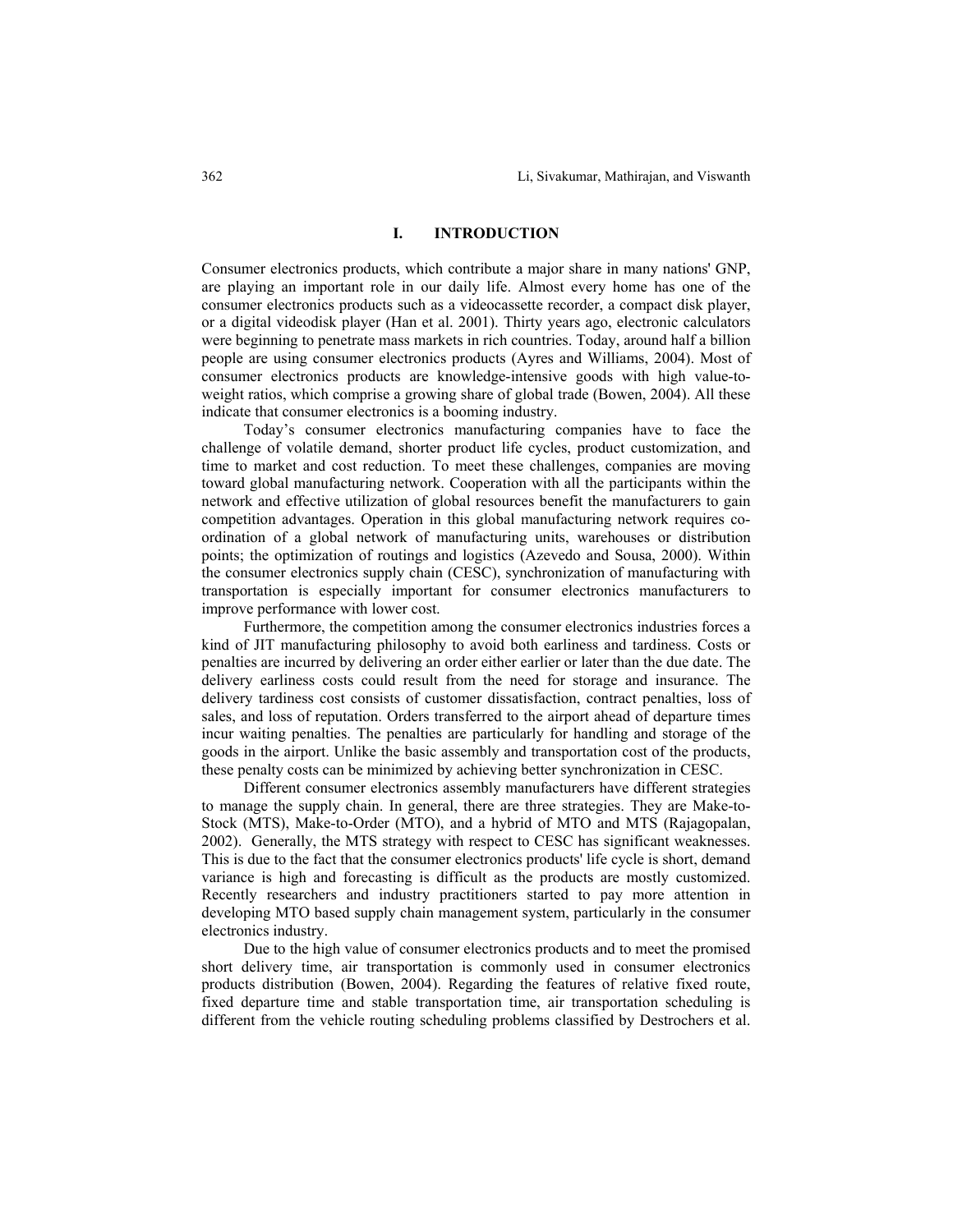(1990). Furthermore, the problem of synchronization of assembly manufacturing and air transportation receives less attention in the literature, but effective solution of this problem is significantly important for a consumer electronics manufacturer to be competitive.

This study is motivated by a large MTO based PC assembly manufacturer who faces challenges in synchronizing the supply chain. The material flow through the supply chain is depicted in Figure 1. Components manufacturing is outsourced to local and global suppliers. Procured components are stored in inventory before assembly. When an order is received, the components are transferred into assembly flow shop. After three major modules of assembly processes that consist of assembly, test and packaging, finished products are transferred from assembly plant to airport by local transportation. Then, the products reach the destination country airport through global air transportation. Finally, destination country local transportation delivers the products to customers. Due to the complexity of the supply chain, synchronization is a challenge. In this paper, we have provided two solution methodologies, which are expected to synchronize both assembly and outbound logistics efficiently and effectively.





**Notations:**

W1--- local warehouse for global supplier

Q1-Q6: queue for in-process inventory

The remainder of the paper is organized as follows: section II discusses related work. Section III illustrates the research problem and existing industry practice. Section IV presents the solution methodologies. Section V details the computational experiment design. The computational results and the managerial implications are discussed in section VI. Conclusions and the further work are discussed in the last section.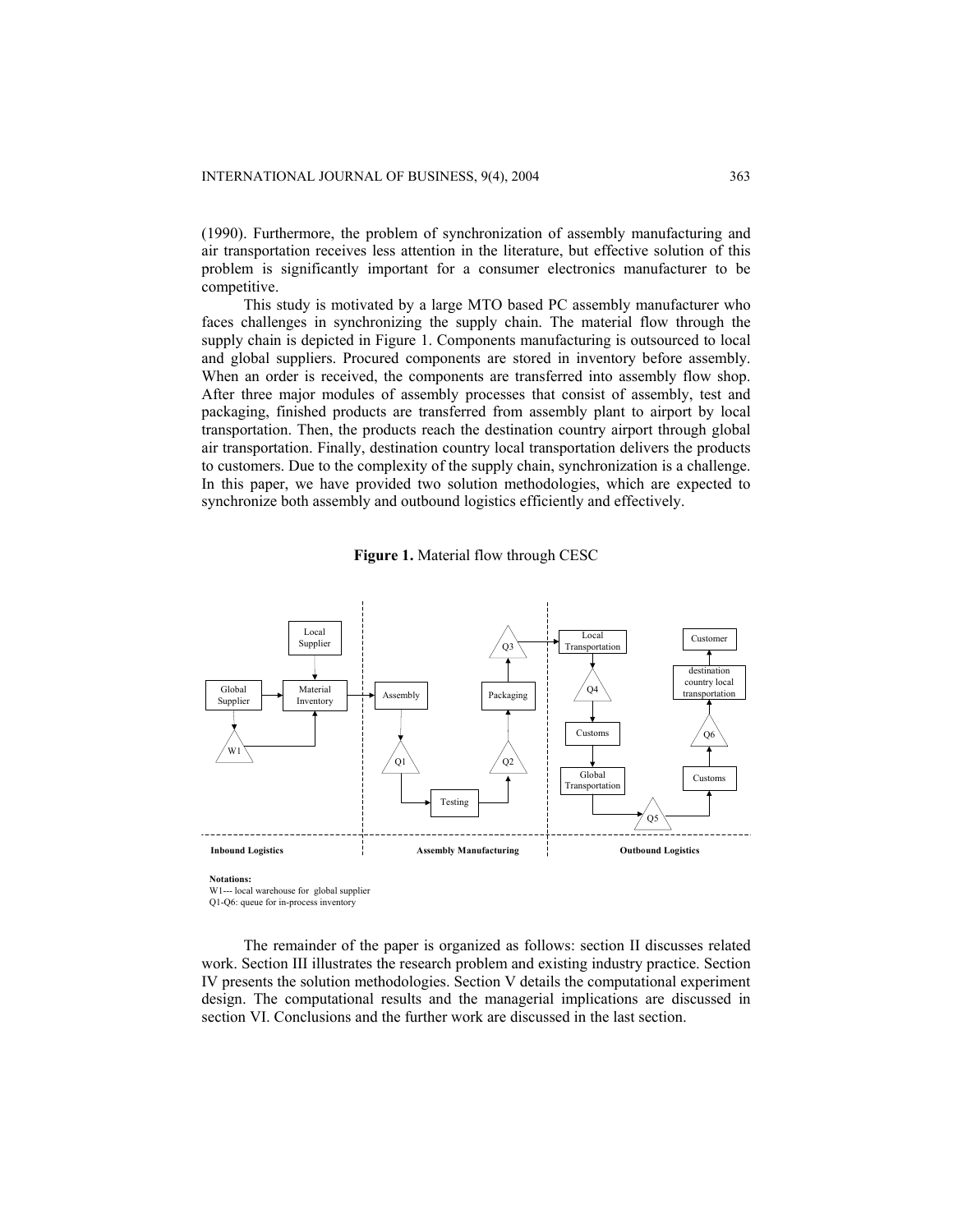### **II. LITERATURE REVIEW**

To the best of our knowledge, there is no research reported to date, which addresses the problem of synchronization of assembly manufacturing and air transportation for outbound logistics. However, there has been some discussion on synchronization of production and road transportation, which put emphasis on vehicle routing scheduling problem. Blumenfeld et al. (1991) examined the cost-effectiveness to synchronize production and transportation schedules on a production network which consists of one origin and many destinations. The trade-offs between production setup, freight transportation, and inventory costs on the network are analyzed and synchronized schedules are developed. Fumero and Vercellis (1999) proposed an integrated optimization model for production and distribution planning with the aim of optimally coordinating important and interrelated logistics decisions such as capacity management, inventory allocation, and vehicle routing.

Ruiz-Torres and Tyworth (1997) investigated the interaction of production scheduling and routing/transportation on a logistic network by simulation. The results indicate that low manufacturing-logistics cost and a high customer service level can both be maintained by an appropriate combination of scheduling and routing rules. Chen (2002) addresses the problem of integrating production and transportation scheduling in a MTO environment with the aim of minimizing the total cost which consists of transportation cost, tardiness penalty cost and overtime production cost. Sarmiento and Nagi (1999) reviewed work on integrated analysis of productiondistribution systems.

From the above brief review on the related work, the following important observations can be obtained and these would highlight the significance of the research problem considered in this paper:

- The research on synchronizing the production and distribution is mainly carried out in MTS systems (Sarmiento and Nagi, 1999).
- The transportation used for the outbound logistics considered so far in literature focuses on land transportation and the issue related to outbound logistics was formulated as vehicle routing scheduling problem (Blumenfeld et al. 1991; Fumero and Vercellis, 1999).

Two solution methodologies are proposed in this paper in order to synchronize assembly manufacturing and outbound logistics in CESC. Both the methodologies take into account delivery earliness and tardiness penalties in addition to the normal shipping cost of air transportation in the outbound logistics.

## **III. THE RESEARCH PROBLEM AND EXISTING INDUSTRY PRACTICE**

This study discusses the observations made by a major PC assembly manufacturer who is facing a challenge in its performance of on time delivery. The company has its major assembly plant in Singapore<sup>1</sup>. The observed industry receives their orders through many sources including email, World Wide Web, fax and phone. Orders come randomly, and the company commits the delivery time to the customers. Air transportation is commonly used for the distribution of high value MTO consumer electronics products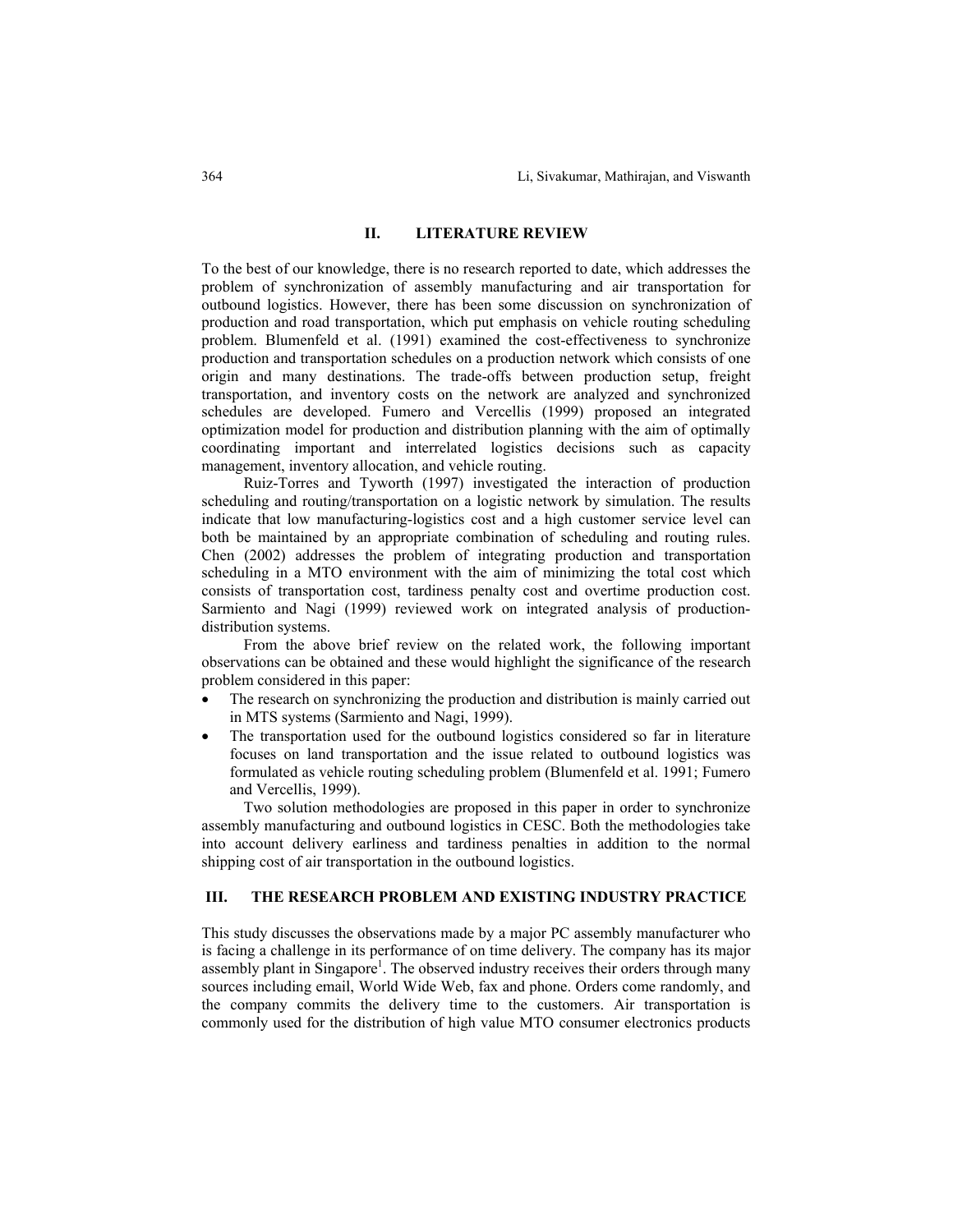to global customers and in general, commercial cargo flights are often used. The important dynamic factors, which dictate the outbound logistics of CESC are (a) the number of available flights for the distribution planning horizon, (b) the departure and arrival time of the flights, (c) the designated capacity and the corresponding transportation cost, and (d) the possible special capacity in each flight with the corresponding freight cost.

The methodologies to support assembly and transportation are different in industry. One of the popular industry based practice heuristic (termed by us 'EDD+FCFS') is given below in terms of step-by-step procedure:

- *Step 1*: Earliest Due Date (EDD) policy plus zone group for assembly. The markets all over the world are divided into different zones. Orders come from the same zone with similar due date are grouped together. The order groups corresponding to the planning period are assigned into assembly manufacturing based on their due dates and released by EDD policy.
- *Step 2*: First Come First Serve (FCFS) rule for transportation. Within the planning period, when the completed products transferred to airport, they are allocated to the flight based on FCFS rule.

The 'EDD+FCFS' heuristic is easy for implementation. However, it appears that the heuristic does not consider synchronization of assembly and transportation efficiently. In CESC, final delivery is carried out by air transportation. Thus, the transportation allocation should be decided based on final delivery due date information and assembly scheduling be decided based on transportation allocation. In contrast, the 'EDD+FCFS' heuristic determines the assembly schedule following EDD rule, which is based on final delivery due date instead of transportation allocation information, while transportation allocation is decided by assembly scheduling. Therefore, the performance of this method is not effective in industry. In order to improve the efficiency and the effectiveness of synchronizing assembly and outbound logistics, we propose two methodologies in this paper.

## **IV. SOLUTION METHODOLOGIES**

We propose two solution methodologies, which have two phases for the decision problem. A network representation of the two-stage decision model is shown in Figure 2.



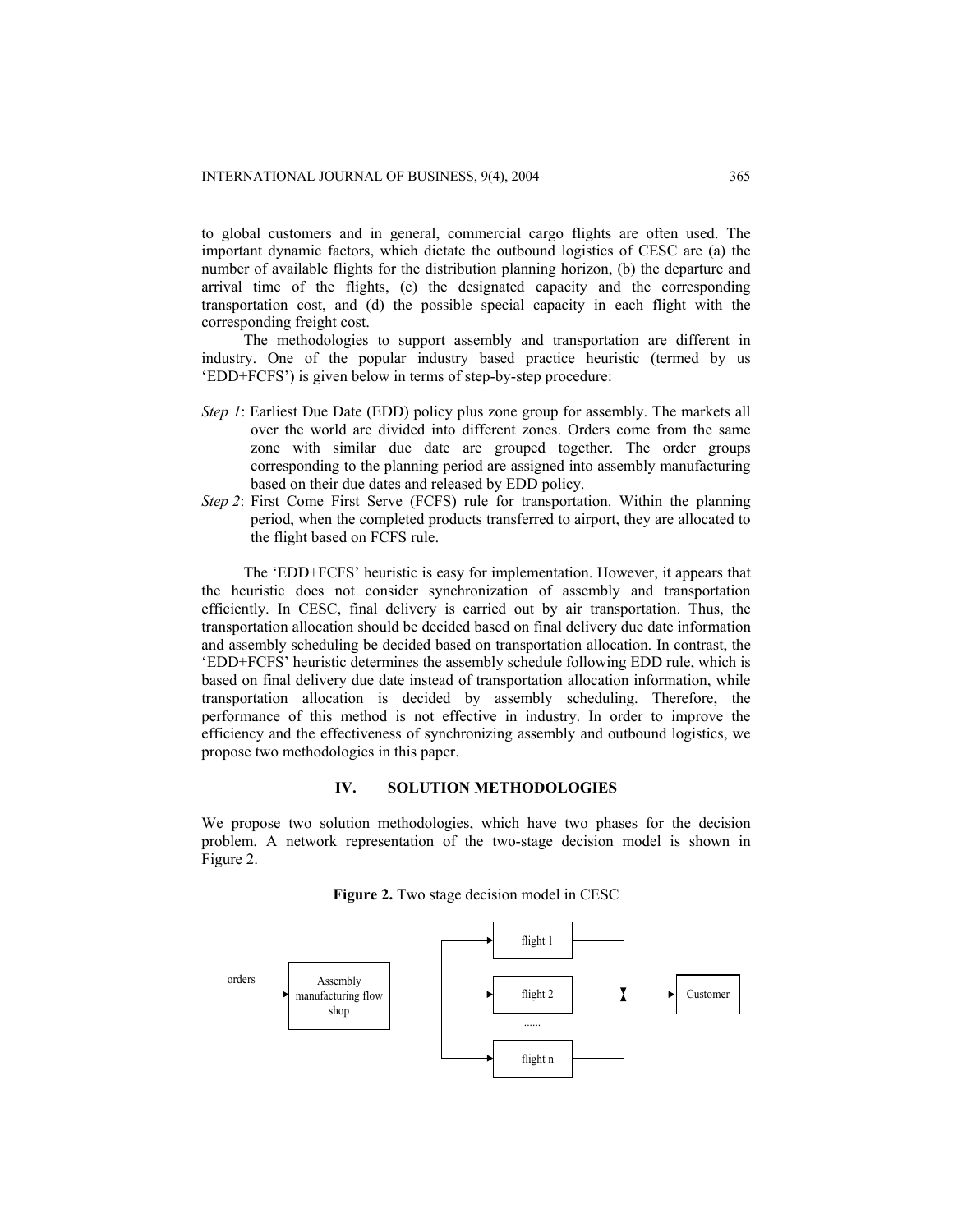In the first phase, the proposed Integer Linear Programming (ILP) model will run for the transportation issues of the outbound logistics assuming that the number of completed-customers'-orders are available and the production rate of assembly manufacturing is fixed and known. In the second phase, using the above optimal decision obtained for the outbound logistics, i.e., the flight wise customers' orders movement strategy, an efficient release control policy is decided for the assembly manufacturing based on the available assembly capacity. In the proposed two solution methodologies, only the procedure for obtaining an efficient release control policy varies, and they are based on backward scheduling and forward scheduling respectively. The flow diagram of the methodology containing backward scheduling is illustrated in Figure 3.

**Figure 3.** Flow diagram of proposed methodology

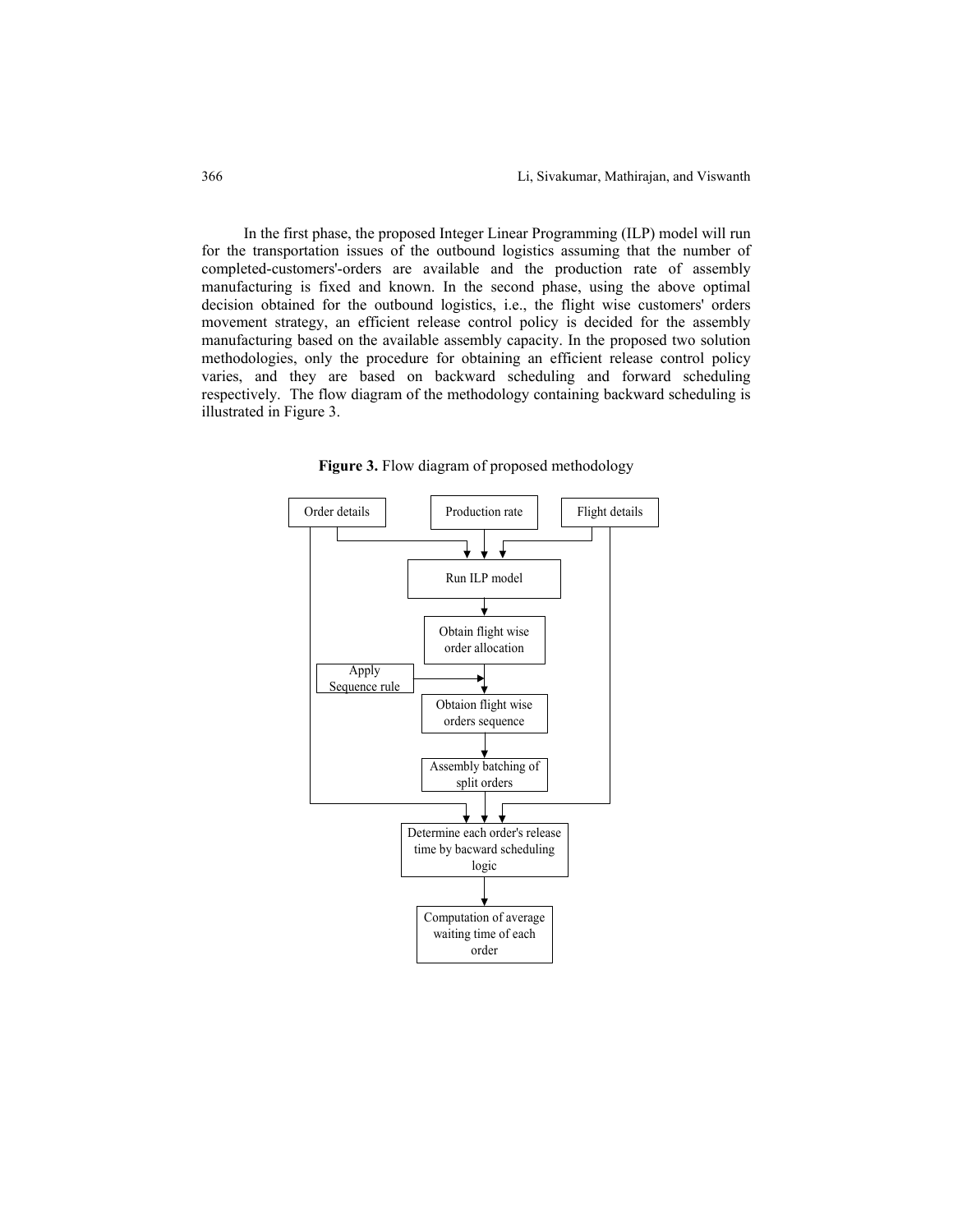The proposed solution methodologies are based on the following assumptions:

- The assembly flow shop is treated as a single machine (as shown in Figure 2).
- Setup time is included in the processing time of assembly manufacturing.
- Total assembly manufacturing time of an order is directly proportional to the order's quantity.
- Each flight has a normal capacity area with normal transportation cost and a special capacity area with special transportation cost for orders that exceed normal capacity. Normal capacity can be considered as the forecasted capacity, while special capacity can be taken as maximum extension from the forecasted capacity in the planning period.
- Orders released into assembly flow shop for the planning period are delivered within the same planning period, which means no assembly backlog.
- In general, order received in one period will be released into assembly flow shop in the next period.
- All the packed products are the same weight and same dimension.
- There are multiple flights in the planning period.
- Business processing time and cost together with load time and load cost of each flight are included in the transportation time and transportation cost.
- Local transportation time and cost are included in assembly time and assembly cost.
- Order fulfillment is considered to be achieved when the order reach destination airport on time.
- Orders can be split and allocated into more than one flight and delivered separately.
- Orders can be split and processed at assembly flow shop separately.

## **A. Methodology 1: Synchronization using Backward Scheduling (SBS)**

The step-by-step details of the proposed solution methodology 1 are discussed below:

- *Step* 1: Assuming all the orders are ready for transportation, together with the information of production rate and flight details, run the proposed ILP model to determine the optimal allocation of orders to all the flights. The proposed ILP model is detailed in section A.1.
- *Step* 2: Use the sequence rule of LPT (Longest Processing Time<sup>2</sup>) to sequence the orders that optimally allocated in step 1 for each flight.
- *Step* 3: Assembly batching of split orders (ABSO): Some orders may be split and allocated to different flights in step 1. This step is used to combine the split orders in a batch for assembly so that split orders in transportation can be treated as a whole order in assembly. This step is applied in the situation that when one order is split and allocated into two adjacent flights. If the first proportion of the split order is sequenced to be the last one in the order sequence of the first flight, the next proportion of the split order which allocated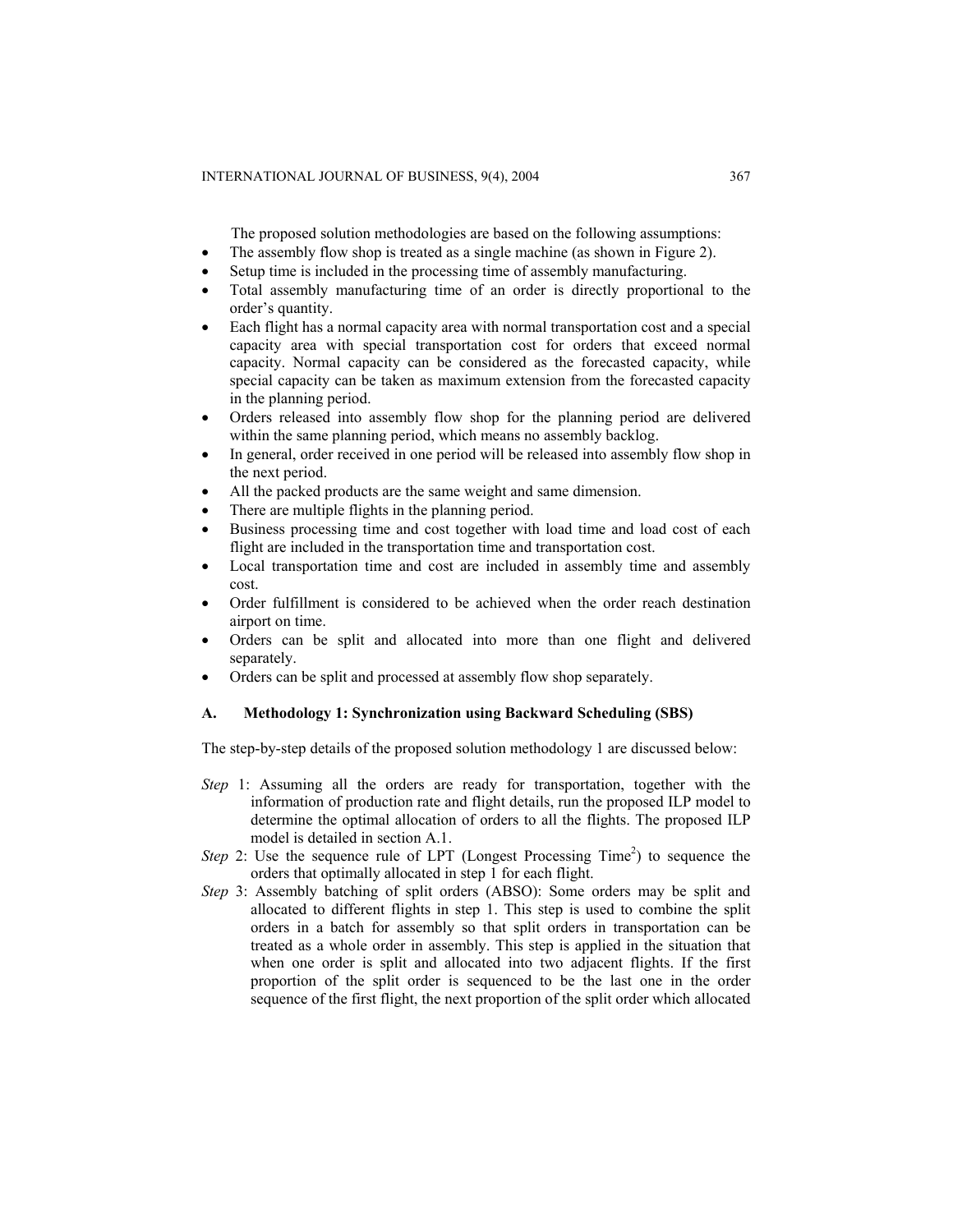to the second flight is adjusted to be the first one in the second flight's order sequence. This is to keep the continuity of the assembly processing of an order.

- *Step* 4: Calculate each order's release time by backward calculation using the backward scheduling logic starting from the last order of the last flight. The pseudo code illustration for the backward scheduling logic is given in section A.2.
- *Step* 5: Measure the performance of various sequencing rules used in step 2 of this algorithm by computing the average waiting time of each order between assembly and transportation.

The working mechanism of the solution methodology 1 is demonstrated using a numerical example and it is presented in Appendix.

#### **A. 1 ILP Model for Decision 1 of the Research Problem**

The ILP model is one of the most important parts of the two methodologies. It is used to allocate orders into available flights optimally in order to synchronize with assembly. Synchronization is incorporated into the ILP model by constraining flight allocation using production rate. In order to propose the ILP model, we define the following notations:

| $\dot{i}$  | order index, $i=1, 2, \ldots, M$                                                                    |
|------------|-----------------------------------------------------------------------------------------------------|
| j          | flight index, $j=1,2,\ldots,N$                                                                      |
| $D_i$      | departure time of flight <i>j</i> at the local place where the manufacturing plant                  |
|            | locates                                                                                             |
| $A_j$      | arrival time of flight $j$ at the destination                                                       |
| $NC_i$     | transportation cost for per unit product, which allocated to normal<br>capacity area of flight j    |
| $SC_i$     | transportation cost for per unit product, which allocated to special capacity<br>area of flight $j$ |
| $NCap_i$   | available normal capacity of flight $j$                                                             |
| $SCap_i$   | available special capacity of flight $j$                                                            |
| $TQ_i$     | quantity of order i                                                                                 |
| $\alpha_i$ | delivery earliness penalty cost (/unit/hour) of order $i$                                           |
| $\beta_i$  | delivery tardiness penalty cost (/unit/hour) of order $i$                                           |
| $d_i$      | due date of order $i$                                                                               |
| $p_i$      | priority of order $i$                                                                               |
| $WT_i$     | waiting time of order $i$ between assembly manufacturing<br>and<br>transportation                   |
| $PE_{ii}$  | per unit delivery earliness penalty cost for order <i>i</i> when it is transported by<br>flight $j$ |
|            |                                                                                                     |
|            | $PE_{ii}$ = Max $(0,d_i-A_i)^* \alpha_i$<br>(1)                                                     |
| $PL_{ii}$  | per unit delivery tardiness penalty cost for order <i>i</i> when it is transported<br>by flight j   |

$$
PL_{ij} = \text{Max}(0, A_j - d_i)^* \beta_i \tag{2}
$$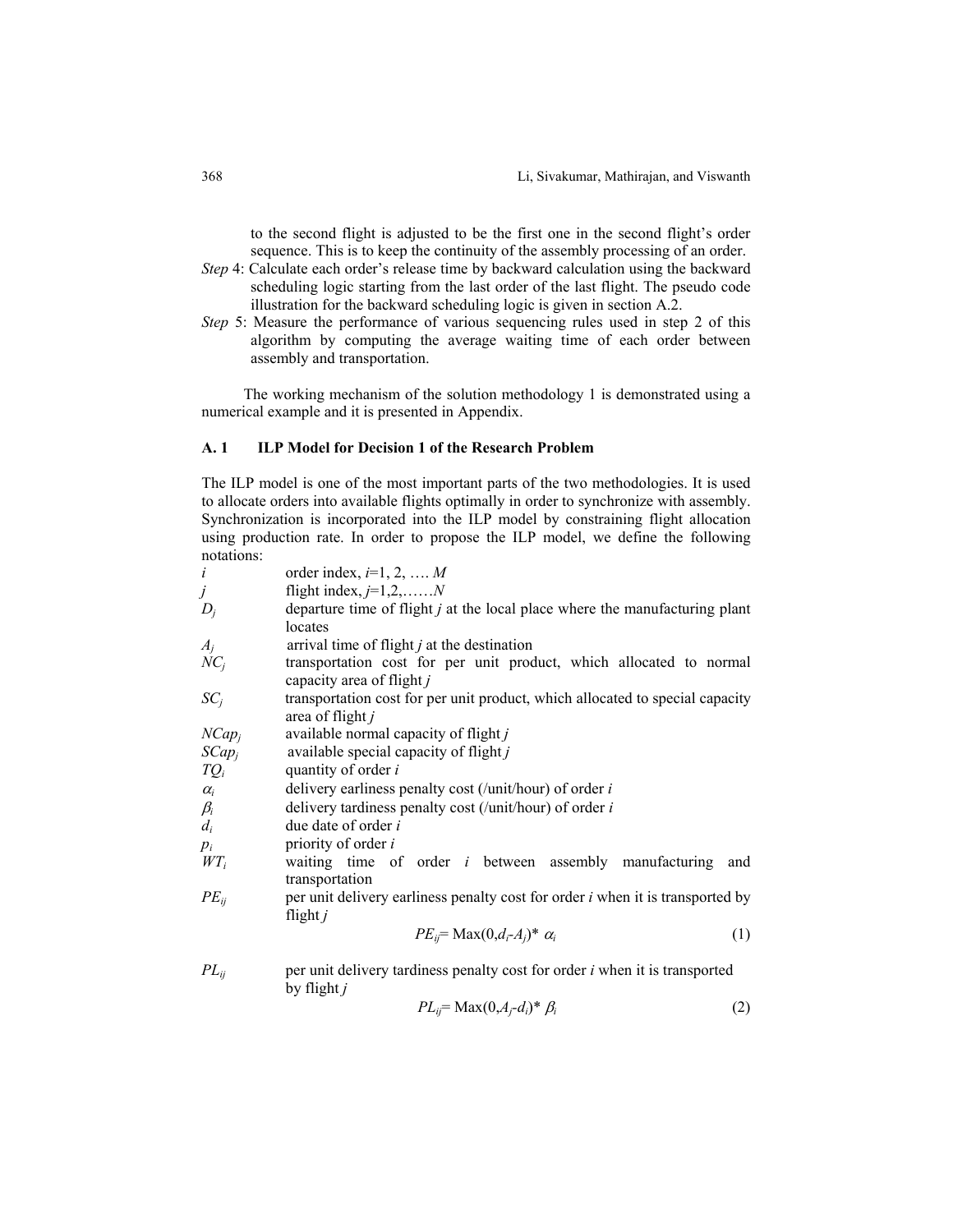| $Z_{ij}$<br>$X_{ii}$ | quantity of order <i>i</i> allocated to flight <i>j</i><br>the quantity of the portion of order <i>i</i> allocated to flight <i>j</i> 's normal capacity |
|----------------------|----------------------------------------------------------------------------------------------------------------------------------------------------------|
| $Y_{ii}$             | area<br>the quantity of the portion of order <i>i</i> allocated to flight <i>j</i> 's special capacity                                                   |
| PR                   | area<br>production rate of assembly manufacturing                                                                                                        |

The model is expressed as follows:

$$
\begin{array}{lll}\n\text{Min} & \sum_{i} \sum_{j} \text{NC}_{j} X_{ij} + \sum_{i} \sum_{j} \text{SC}_{j} Y_{ij} + \sum_{i} \sum_{j} \text{PE}_{i} Z_{ij} + \sum_{i} \sum_{j} \text{PL}_{ij} Z_{ij}\n\end{array}\n\tag{3}
$$

Subject to: 
$$
X_{ij} + Y_{ij} = Z_{ij}
$$
 for all  $i, j$  (4)

$$
\sum_{i} X_{ij} \le NCap_j \qquad \text{for all } j \tag{5}
$$

$$
\sum_{i} Y_{ij} \le SCap_j \qquad \text{for all } j \tag{6}
$$

$$
\sum_{j} (X_{ij} + Y_{ij}) = TQ_i \qquad \text{for all } i \tag{7}
$$

$$
\sum_{j=1}^{j} \sum_{i} (X_{ij} + Y_{ij}) \le D_j PR \quad \text{for all } j
$$
 (8)

The decision variables are:  $X_{ij}$ ,  $Y_{ij}$ , and  $Z_{ij}$ . All decision variables are nonnegative integer variables. The objective is to minimize total cost which consists of total transportation cost for orders allocated into normal flight capacity, total transportation cost for orders allocated into special flight capacity, total delivery earliness penalty cost and total delivery tardiness penalty cost. Constraint (4) ensures that the quantity of the proportion of order *i* allocated into flight *j* consists of quantities of the proportion of order *i* allocated into normal capacity area of flight *j* and the proportion of order *i* allocated to special capacity area of flight *j*. Constraint (5) ensures that the normal capacity of flight  $j$  is not exceeded. Constraint  $(6)$  ensures that the special capacity of flight  $j$  is not exceeded. Constraint  $(7)$  ensures that order  $i$  is completely allocated. Constraint (8) ensures that allocated orders do not exceed production capacity. It ensures that allocated quantity can be supplied based on assembly manufacturing capacity. The output of this model is the order allocation. Once an order's transportation allocation is decided, its transportation departure time is determined. Since local transportation time is assumed to be included in the assembly processing time, the order's due date of assembly manufacturing is determined.

#### **A.2 Backward Scheduling for Decision 2 of the Research Problem**

Another main part of methodology 1 is the backward scheduling logic. The pseudo code description of the logic is presented below: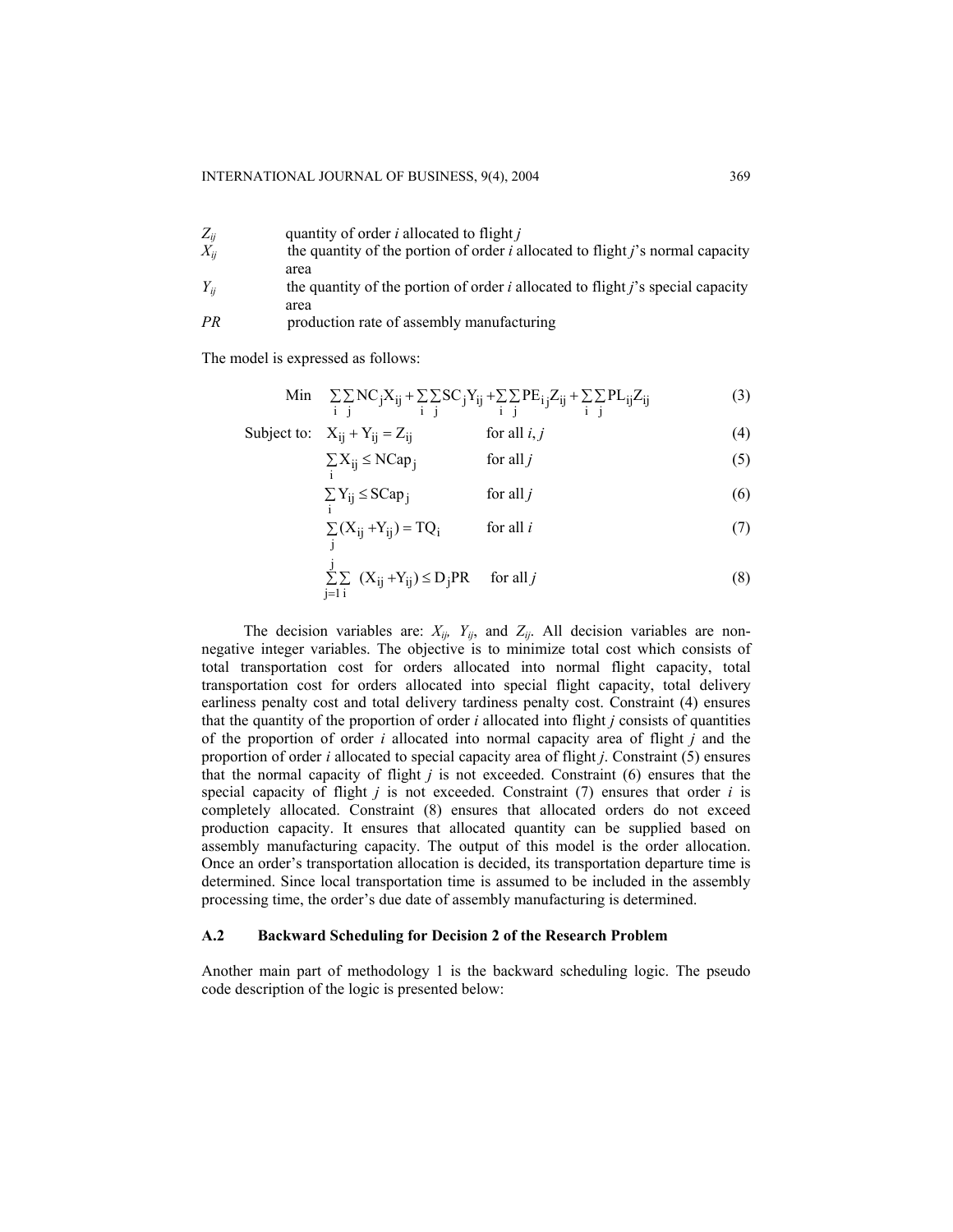**If** (job *i* is the last job in flight *j*) **then**

```
 If (flight j is the last flight) then
     Release time(job i, flight j) =Departure time(flight j) –
        Processing time(job i, flight j) 
 Else 
       If (Release time (the first job, fight j+1) is earlier than 
           Departure time(flight j)) then 
               Release time (job i, flight j) =Release time (the first job, 
                flight j+1) – Processing time(job i, flight j)
        Else 
              Release time (job i, flight j) =Departure time (flight j) –
                  Processing time (job i, flight j) 
        End if
```
**End if** 

**Else** 

```
Release time (job i, flight j) =Release time (job i+1, flight j) –
  Processing time (job i, flight j)
```
**End if** 

#### **B. Methodology 2: Synchronization using Forward Scheduling (SFS)**

Methodology 2 follows the steps of solution methodology 1 except the step 4. Therefore, only the modified step 4 for the methodology 2 is given below:

*Step 4*: Calculate each order's release time by forward calculation using the forward scheduling logic starting from the first order of the first flight.

In forward scheduling, the whole order sequence consists of each flight's order sequence is important regardless of which order is allocated to which flight. If order *i* is the first order in the whole order sequence, then its release time equals zero. Else, its release time equals the release time of order *i*-1 plus assembly processing time of order *i*-1.

#### **V. EXPERIMENTAL DESIGN**

The methodologies presented in the previous section can provide important managerial implications for making decisions of assembly scheduling and transportation allocation. In order to validate the efficiency of the methodologies, a series of computational experiments were carried out using randomly generated test problems. Table 1 shows the experimental design.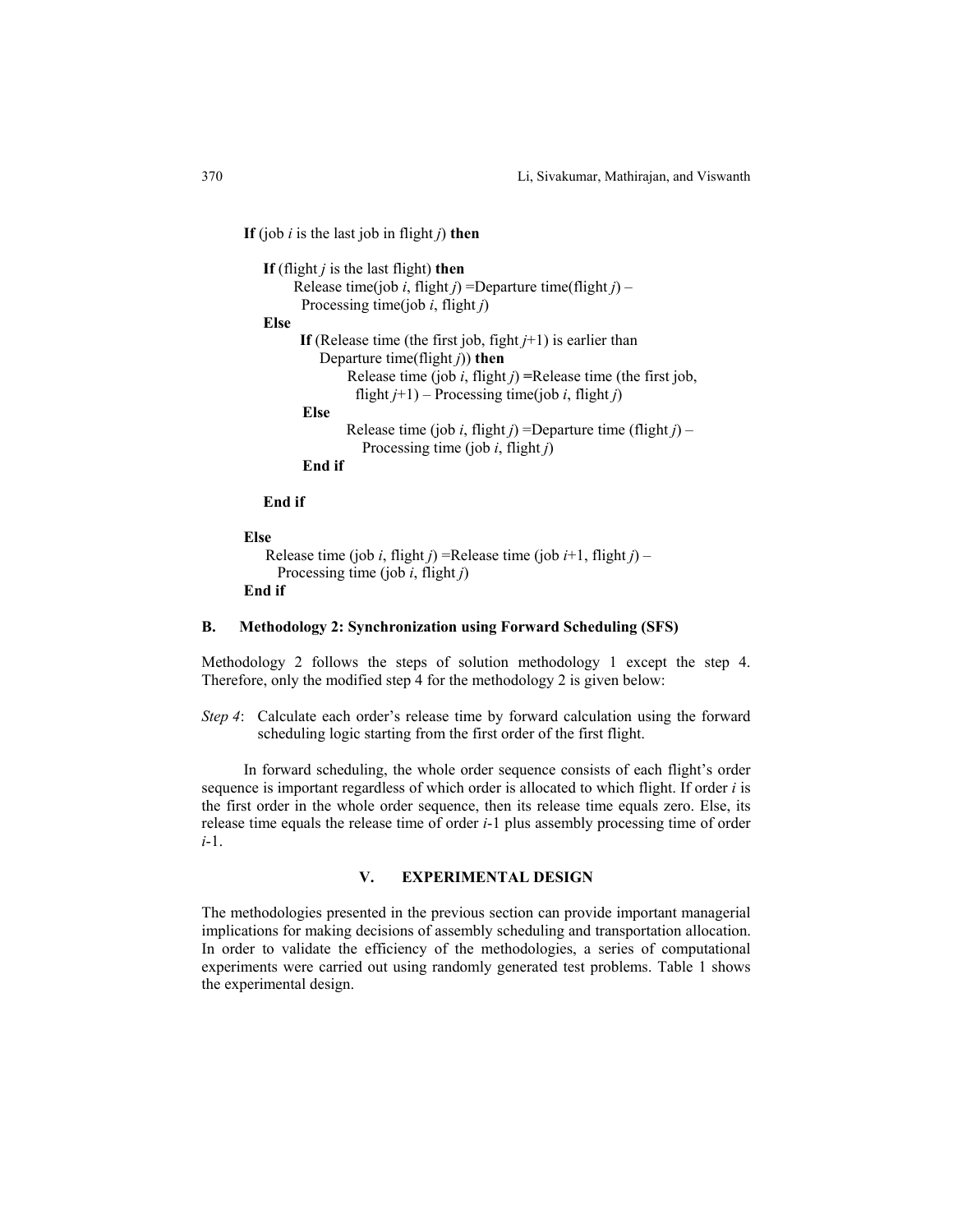| <b>Problem Parameter</b>          | No. of classes | <b>Values</b>                     |
|-----------------------------------|----------------|-----------------------------------|
| Number of orders M                |                | 10                                |
| Number of flights N               |                | 3                                 |
| Production rate PR                | 3              | 80,100,120                        |
| Order quantity $TQ_i$             | 2              | Uniform[50,200], Uniform[100,200] |
| Order due date d <sub>i</sub>     |                | Uniform $[5,24]$                  |
| Order Priority $p_i$              |                | Uniform $[1,3]$                   |
| Normal capacity NCap <sub>i</sub> |                | Uniform[350,450]                  |
| Special capacity $SCap_i$         |                | Uniform $[60, 120]$               |
| No. of configurations             | 6              | $1*1*3*2*1*1*1*1$                 |
| Instance/configuration            |                |                                   |
| <b>Total problems</b>             | 30             |                                   |

**Table 1**  Experimental design used in random problems generation

In this study, we fixed the number of orders and the number of flights. The early and late delivery penalty (per unit per hour) is given for each instance. Flights' departure times and arrival times are also given in this research. Other parameters are generated from uniform distribution. The range of uniform distribution for each parameter is also fixed. We therefore have a total of 6 parameter combinations. We generate 5 instances for each parameter combination, which gives a total of 30 test problems. Each problem is solved using the proposed solution methodologies.

## **VI. COMPUTATIONAL RESULTS AND MANAGERIAL IMPLICATIONS**

Managerial implications are derived from the performance comparison of the proposed methodologies with the industry practice heuristic as well as the relative performance of SBS and SFS. The result of each computational experiment is presented in terms of average value of the five instances for each experiment configuration.

As SBS and SFS are different only on affecting assembly manufacturing performance, they are only needed to be measured by average waiting time (AWT) between assembly and transportation. Table 2 and Table 3 show the solution quality of SBS and SFS for different production rate (PR) and order quantity configurations with the three sequence rules: LPT, Weighted Priority (WP) and Shortest Processing Time (SPT).

According to the computational results, SBS works better than SFS with all the sequence rules under any PR and order quantity configuration. With the increasing of PR, SBS can achieve decreased AWT while AWT is increased when using SFS. An insight can be obtained that SBS has the ability to control AWT effectively when there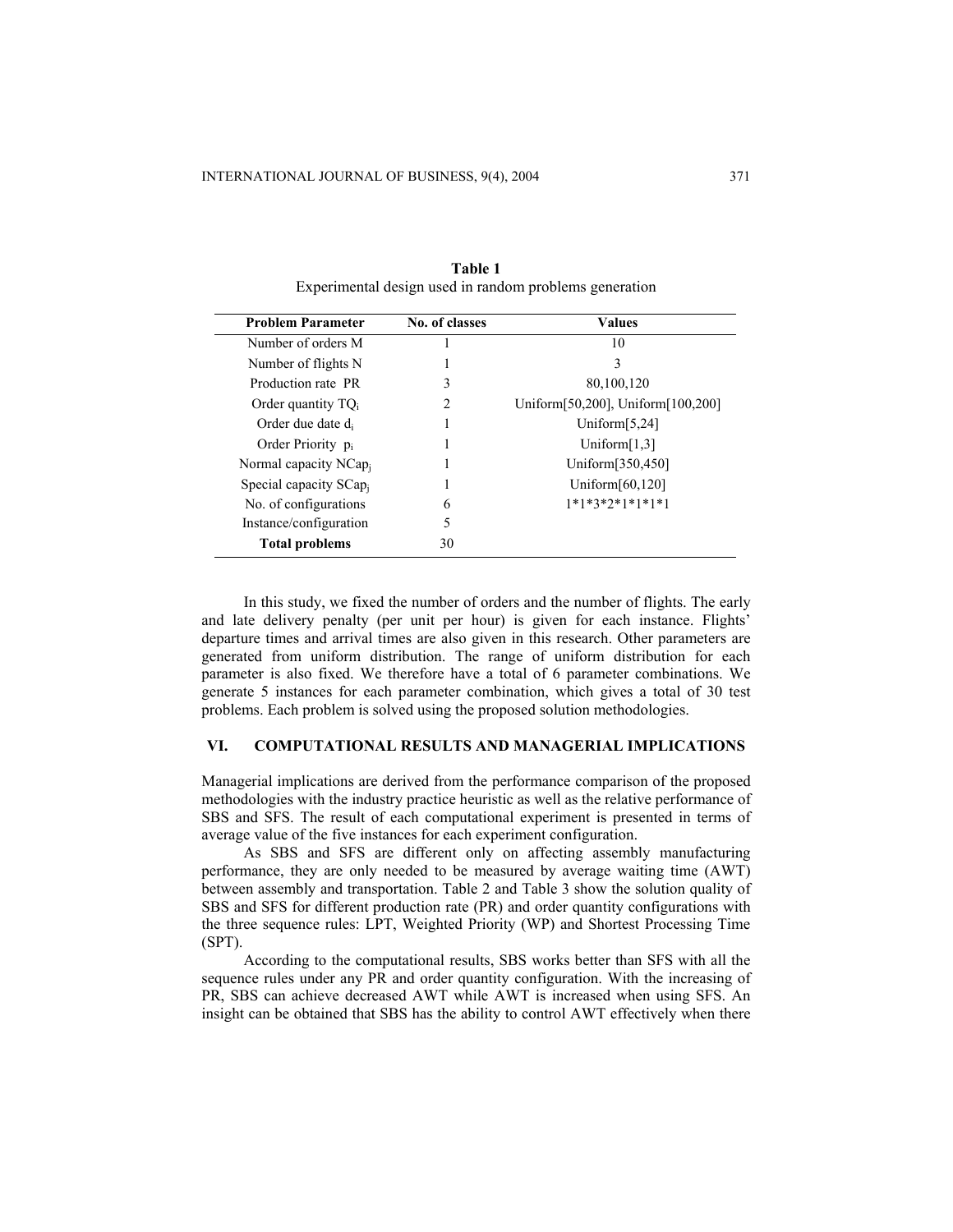is gap between available assembly capacity and total workload while SFS does not have this ability in this scenario. Here, workload refers to the total quantity of product to be assembled. Another insight provided by Table 2 and Table 3 is the performance of different sequence rules used in SBS and SFS. It is stated in note 2 that the performance of the LPT rule needs to be compared with other sequence rules. Table 2 and Table 3 shows that the AWT is minimized by LPT rule for all configuration of PR and order quantity. It means that LPT performs the best in combination with the process of ABSO according to the results of this computational study.

| Table 2                                                             |
|---------------------------------------------------------------------|
| Performance of SBS and SFS with order quantity = Uniform $[50,200]$ |

|           | AWT due to |            |            |            |            |            |       | <b>Relative AWT reduction of</b>                       |            |
|-----------|------------|------------|------------|------------|------------|------------|-------|--------------------------------------------------------|------------|
|           |            | LPT        |            | WP         | <b>SPT</b> |            |       | SBS compared to SFS due<br>to sequence rule of $(\% )$ |            |
| <b>PR</b> | <b>SBS</b> | <b>SFS</b> | <b>SBS</b> | <b>SFS</b> | <b>SBS</b> | <b>SFS</b> | LPT   | WP                                                     | <b>SPT</b> |
| 80        | 1.81       | 2.25       | 1.93       | 2.36       | 2.71       | 3.15       | 19.56 | 18.39                                                  | 14.00      |
| 100       | 1.16       | 3.64       | 1.9        | 4.38       | 1.25       | 3.73       | 68.13 | 56.62                                                  | 66.49      |
| 120       | 0.98       | 4.73       | 1.61       | 5.35       | 1.06       | 4.79       | 79.28 | 69.91                                                  | 77.87      |
| Average   | 1.32       | 3.54       | 1.81       | 4.03       | 1.67       | 3.89       | 55.66 | 48.31                                                  | 52.79      |

**Table 3**  Performance of SBS and SFS with order quantity = Uniform [100,200]<sup>\*</sup>

|         |            |            |            | AWT due to |            |            |                                                                                                        | <b>Relative AWT reduction of</b>                       |            |
|---------|------------|------------|------------|------------|------------|------------|--------------------------------------------------------------------------------------------------------|--------------------------------------------------------|------------|
| PR      |            | LPT.       | WP         |            | <b>SPT</b> |            |                                                                                                        | SBS compared to SFS due<br>to sequence rule of $(\% )$ |            |
|         | <b>SBS</b> | <b>SFS</b> | <b>SBS</b> | <b>SFS</b> | <b>SBS</b> | <b>SFS</b> | LPT                                                                                                    | WP                                                     | <b>SPT</b> |
| 100     | 1.61       | 2.47       | 1.72       | 2.58       | 2.30       | 3 1 6      | 34.82                                                                                                  | 33.33                                                  | 27.22      |
| 120     | 1 29       | 3 74       | 1.39       | 3.83       | 187        | 4.32       | 65.51                                                                                                  | 63.71                                                  | 56.71      |
| Average | 1.45       | 3.105      | 1.555      | 3.205      | 2.085      | 3.74       | 53.30                                                                                                  | 5148                                                   | 44.25      |
|         |            |            |            |            |            |            | The configure of $PR=80$ is too small to satisfy randomly generated orders from Uniform [100,200]. The |                                                        |            |

comparison is carried out with PR=100 and PR=120.

We compare the performance of proposed methodologies with the industry practice heuristic to identify the advantage of our methodology. Since SBS is found to be better than SFS from the above comparison, SBS will be compared with the existing industry practice heuristic (based on 'EDD+FCFS'), which is detailed in section III. Using the same data with the configuration of PR=80 and order quantity=uniform[50,200] in the former experiments but scheduled following the 'EDD+FCFS' heuristic, the results of costs and AWT are collected. The performance of SBS and 'EDD+FCFS' heuristic are compared in terms of total cost and AWT. Out of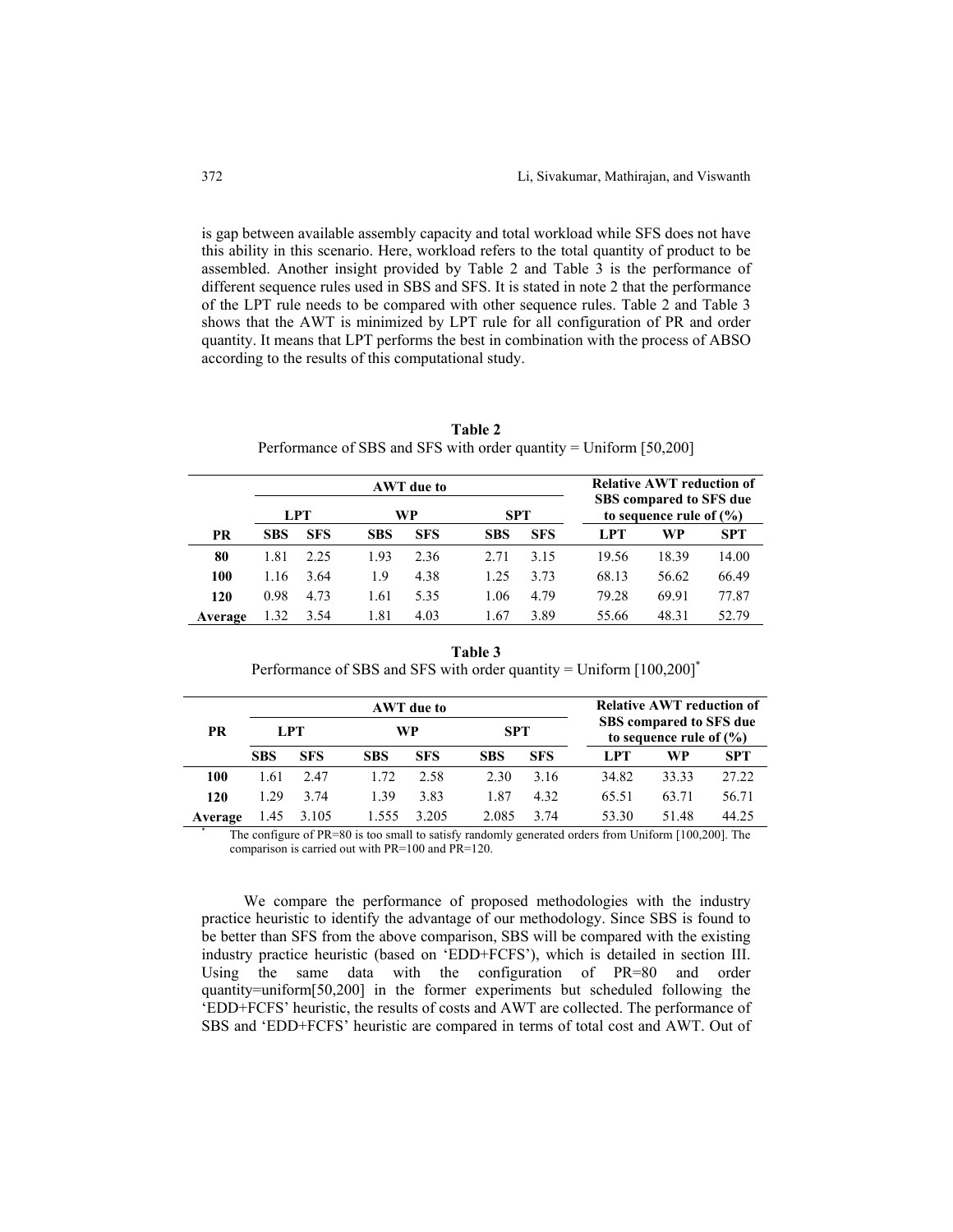the five instances, one instance produced infeasible solution when we used the 'EDD+FCFS' heuristic. It is because one order cannot be delivered within the same planning period which breaks the assumption of no assembly backlog. The comparison between the 'EDD+FCFS' heuristic and the SBS based on the results of the four instances are illustrated in Table 4.

**Table 4** Performance of SBS and 'EDD+FCFS' heuristic

|                             | AWT                | <b>Total cost</b> |
|-----------------------------|--------------------|-------------------|
| SBS(1)                      | 1.67               | 21104.18          |
| 'EDD+FCFS' Heuristic (2)    | 2.46               | 22739.74          |
| Reduction of $(1)$ to $(2)$ | 32.14 <sup>%</sup> | 7 19%             |

Compared to the 'EDD+FCFS' heuristic, SBS significantly reduce the AWT by 32.1% and reduce the total cost by 7.2%. Furthermore, since there is one infeasible solution by applying 'EDD+FCFS' heuristic, it is suggested that SBS provides better performance in reducing backlog thus to improve delivery accuracy.

The proposed methodology of SBS and the computational results can provide several management implications. Firstly, once the orders to be transported in a planning period are decided, the transportation allocation can be obtained by the ILP model. This is helpful for daily transportation capacity planning. The worst situation of no flight capacity to transport finished orders can be avoided. It is due to the fact that the transportation capacity is always larger than the order quantity to be transported, which are the inputs to the ILP model. Then, the unallocated flight capacity can be handled in advance. The allocated special capacity of each flight could be negotiated with airlines in advance and possibly obtained by a lower cost.

The second implication is derived from the cost saving of SBS over the 'EDD+FCFS' heuristic. Delivery earliness and tardiness penalties for each order can be assigned according to the priority of the customer. Then, optimal delivery is guaranteed by the ILP model. In other words, the total cost which consists of transportation cost and delivery penalty cost is minimized. Higher delivery penalty cost and higher transportation cost generally lead to larger gap between the results of ILP model and the result of 'EDD+FCFS' heuristic. Another viewpoint of cost saving is the reduction of AWT by SBS compared to 'EDD+FCFS' heuristic. The temporary finished goods inventory always leads to storage cost, insurance cost, capital opportunity cost, etc.

The third attractive managerial implication is the planning flexibility of the methodology. The methodology can be used to evaluate various decisions, which have different parameter values. The decision alternatives can be consideration of different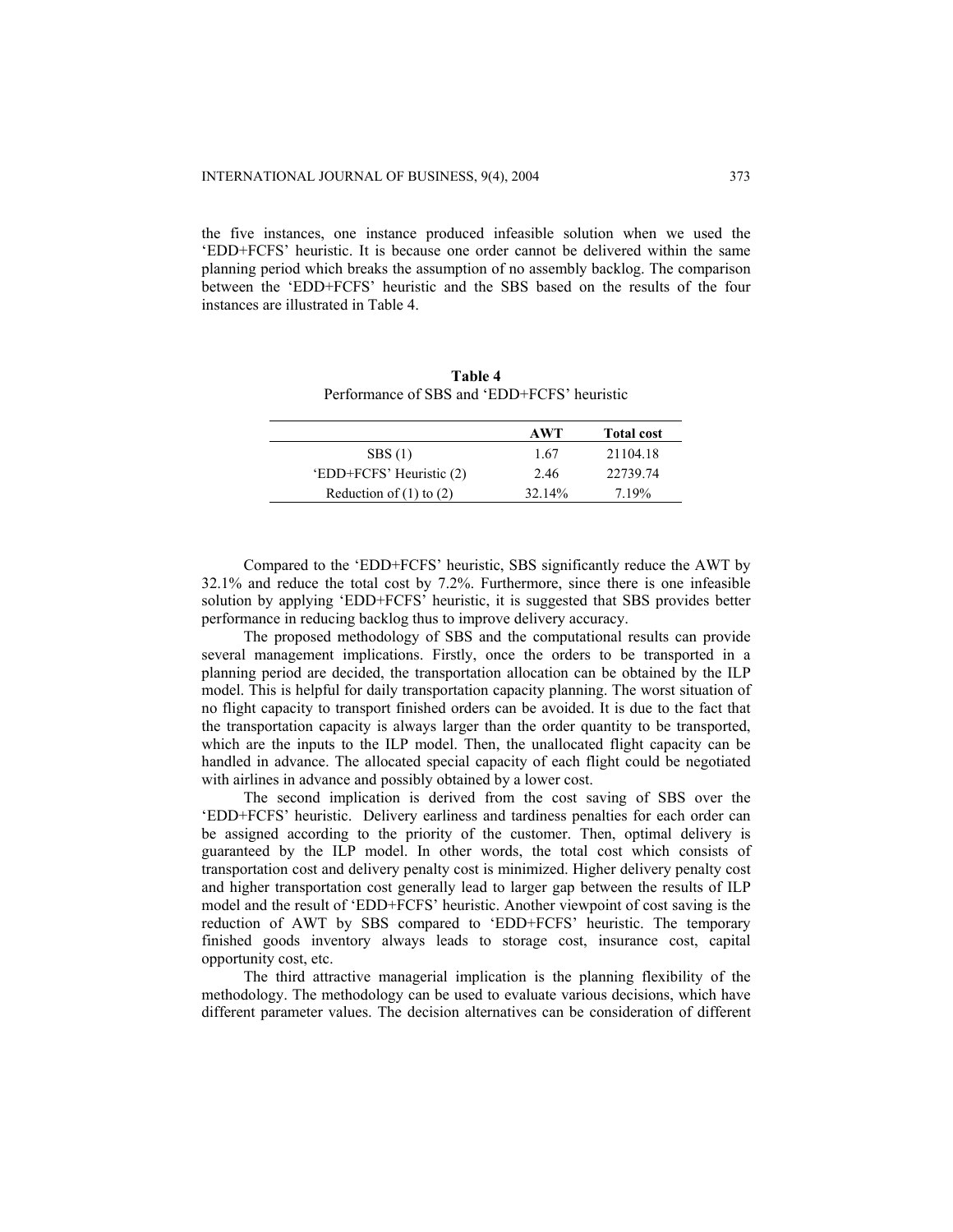flights, schedules, and acceptance of orders. The decision leading to lower cost can be selected for execution by the proposed methodology. This helps the planners for making decisions in volatile situation such as acceptance of an important emergency order, flight cancellation, order cancellation, and customer priority changing.

#### **VII. CONCLUSION**

The paper considered a consumer electronics supply chain synchronization problem that occurs in the context of a major PC assembly manufacturer. The company generally applies EDD rule for assembly manufacturing and FCFS rule for transportation. However, the delivery performance is poor. In order to improve the synchronization of both assembly and outbound logistics efficiently and effectively, we proposed two solution methodologies, namely SBS and SFS.

30 test problems are generated randomly based on experimental design and solved using the proposed solution methodologies to provide computational analysis. The results showed that SBS could effectively reduce order-waiting time between assembly and transportation compared to SFS. Furthermore, LPT rule performs better than the other sequence rules considered in this study in both solution methodologies: SBS and SFS. According to the analysis of the solution for the same test problems by applying the industry practice heuristic, the conclusion can be drawn that SBS can achieve good delivery performance with significantly reduced waiting time between assembly manufacturing and transportation. Finally, three managerial implications of the proposed methodology are illustrated.

This study indicates that combination of optimized transportation allocation, backward scheduling and proper sequence rule can achieve good delivery performance with reduced cost in complex consumer electronics supply chain. Even though the methodology was developed under the special application of a major PC assembly manufacturer, it can be easily adopted by other applications in context of fixed transportation departure time and arrival time in MTO supply chain.

This paper can be extended in several ways. One possible extension is to relax the assumption of single machine of assembly to parallel machine or multi-stage machine, as most of the assembly processes have more than one stage. Moreover, the relaxation of one transportation destination to multi-destination presents another practical application since a global manufacturer must face various markets scattered all over the world.

#### **NOTES**

- 1. Due to confidentiality, the name of the PC assembly manufacturer is not mentioned here.
- 2. The problem to determine release time of each order for assembly manufacturing is similar to the problem of single machine scheduling to minimize earliness without tardiness. Though LPT leads to the optimal sequence to the second problem mentioned above (Chand and Schneeberger (1988)), we have also studied other two sequence rules, Weighted Priority (WP) and Shortest Processing Time (SPT).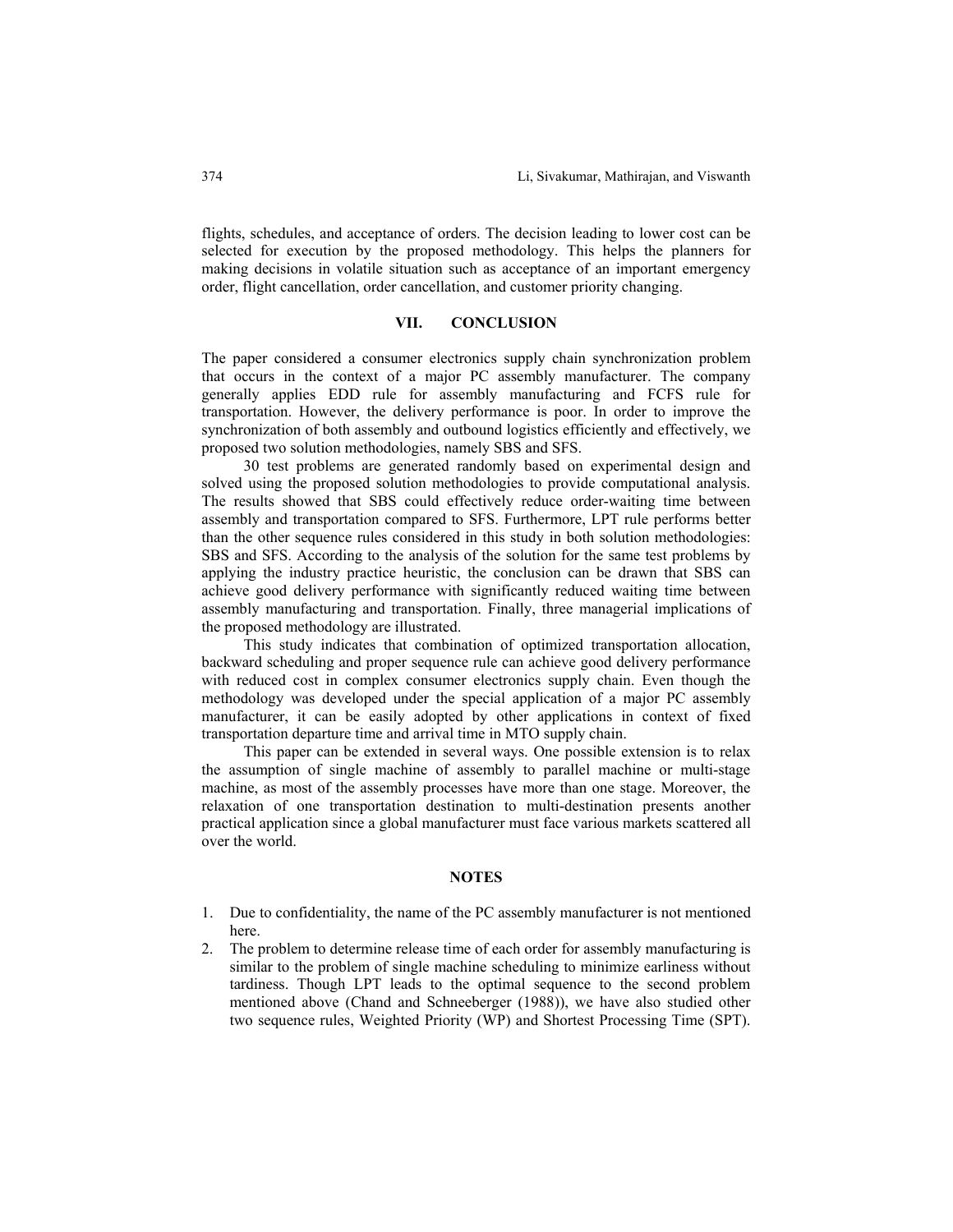It is because sequence rule is combined with the process of assembly batching of split orders in this research. Each order's weighted priority equals its priority multiplied by its quantity. Orders are released from higher weighted priority to the lower one.

#### **ACKNOWLEDGEMENTS**

This work was supported by the Singapore-MIT alliance and School of Mechanical & Production Engineering, Nanayang Technological University, Singapore. The authors would like to thank the anonymous referees for their valuable comments and suggestions.

#### **REFERENCES**

- Ayres, R.U. and E. Williams, 2004, "The digital economy: Where do we stand?", *Technological Forecasting and Social Change,* In Press, Corrected Proof, Available online 14 January 2004.
- Azevedo, A. L. and J. P. Sousa, 2000, "A component-based approach to support order planning in a distributed manufacturing enterprise", *Journal of Materials Processing Technology,* 107, 431-438.
- Blumenfeld, D.E., L.D. Burns and C.F. Daganzo 1991, "Synchronizing production and transportation schedules", *Transportation Research*, 25B, 23-27.
- Bowen, J.T., 2004, "The geography of freighter aircraft operations in the Pacific Basin", *Journal of Transport Geography,*12, 1-11.
- Chand, S. and H. Schneeberger, 1988, "Single machine scheduling to minimize weighted earliness subject to no tardy jobs", *European Journal of Operational Research,* 34, 221-230.
- Chen, P., 2000, "Integrating production and transportation scheduling in a make-toorder environment", Ph.D. thesis, University of Cornell.
- Destrochers, M., J. Lenstra and M. Savelsbergh, 1990, "A classification scheme for vehicle routing and scheduling problem. *European Journal of Operations Research,* 46, 322-332.
- Fumero, F. and C. Vercellis, 1999, "Synchronized development of production, inventory and distribution schedules", *Transportation science,* 33, 330-340.
- Han, S.H., M.H. Yun, J. Kwahk and S.W. Hong, 2001, "Usability of consumer electronic products", *International Journal of Industrial Ergonomics*, 28, 143-151.
- Rajagopalan S., 2002, "Make to order or make to stock: model and application", *Management Science*, 48, 241-256.
- Ruiz-Torres, A.J. and J.E. Tyworth, 1997, "Simulation based approach to study the interaction of scheduling and routing on a logistic network", *Proceeding of the 1997 Winter Simulation Conference.*
- Sarmiento, A.M. and R. Nagi, 1999, "A review of integrated analysis of productiondistribution systems", *IIE transactions,* 31, 1061-1074.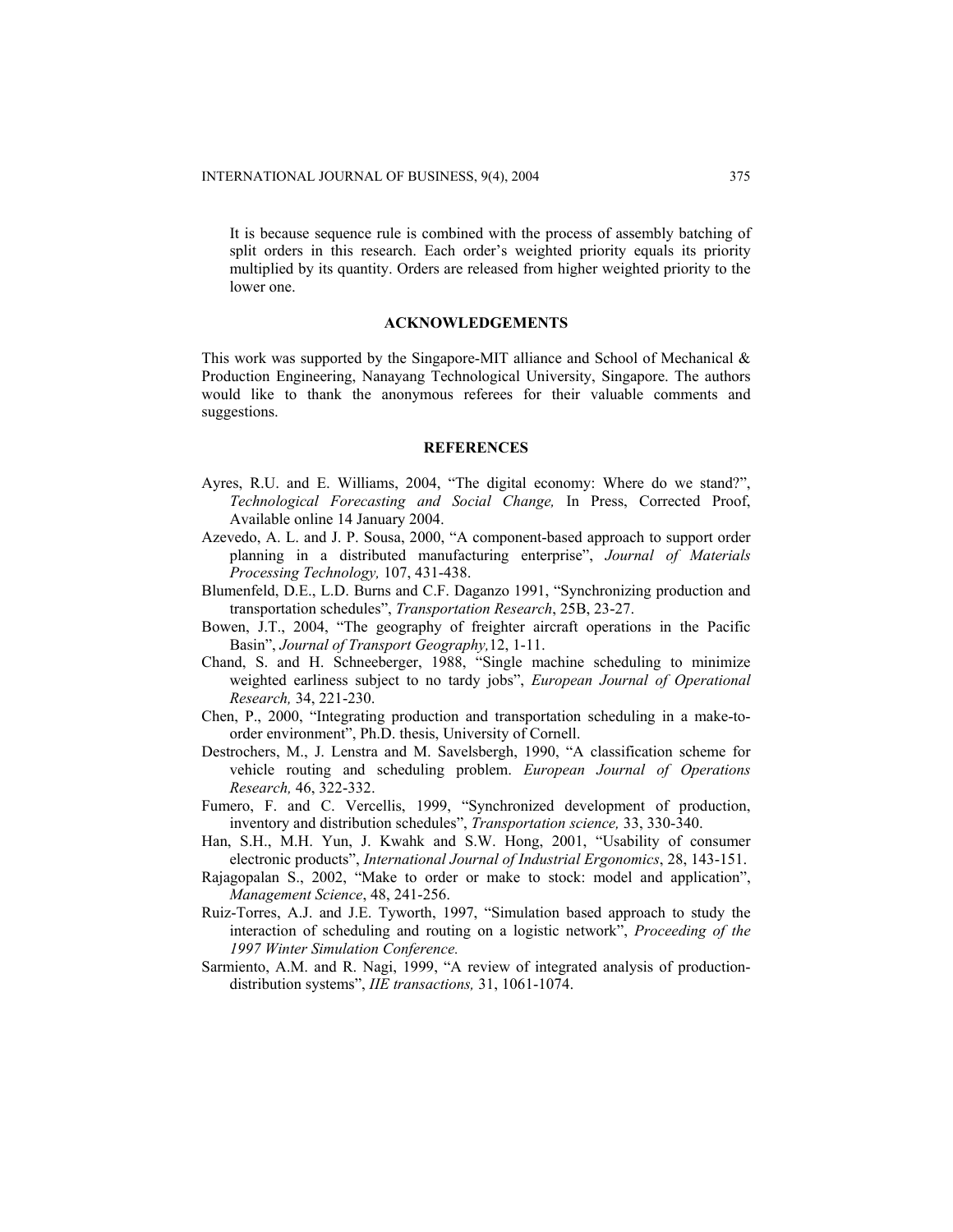# **APPENDIX**

Demonstration of the solution methodology of SBS

A simple example is presented to demonstrate the proposed methodology of SBS step by step in this section.

## **Inputs:**

- a) Problem size: PR=80 Number of flights  $= 3$ Number of orders = 10 Planning period = 24 hours
- b) Order details as shown in Table 5.

| Order          | $(TQ_i)^1$                     | <b>Quantity Due date Priority</b><br>$(d_i)^2$ | $(p_i)^3$                    | penalty<br>$(\alpha_i)$                   | <b>Earliness Tardiness</b><br>penalty<br>$(\beta_i)$ |
|----------------|--------------------------------|------------------------------------------------|------------------------------|-------------------------------------------|------------------------------------------------------|
| 1              | 131                            | 13.1                                           | 2                            | 5                                         | 6                                                    |
| 2              | 76                             | 10.7                                           | 2                            | 3                                         | 7                                                    |
| 3              | 96                             | 11.4                                           | 1                            | 6                                         | 7                                                    |
| 4              | 132                            | 6.4                                            | 3                            | 3                                         | 8                                                    |
| 5              | 119                            | 20.3                                           | 3                            | 3                                         | 7                                                    |
| 6              | 191                            | 10.5                                           | 3                            | $\overline{4}$                            | 5                                                    |
| 7              | 91                             | 9.1                                            | $\overline{2}$               | 5                                         | 8                                                    |
| 8              | 178                            | 7.4                                            | $\overline{2}$               | 5                                         | 6                                                    |
| 9              | 106                            | 9.5                                            | 1                            | 3                                         | 5                                                    |
| 10<br>$\sim$ 1 | 54<br>$\cdots$<br>$\mathbf{I}$ | 20.8<br>$\sim$                                 | 3<br>$\cdot$ $\sim$<br>11.71 | 4<br>$\cdot$ .<br>$\overline{m}$ $\wedge$ | $x \times y$<br>5.50 <sub>0</sub>                    |

**Table 5**  Input of order details to SBS

<sup>1</sup> Order quantity is drawn from uniform distribution: TQ<sub>i</sub>=Uniform[50,200].<br>
<sup>2</sup> Order due date is drawn from uniform distribution: d<sub>i</sub>=Uniform[5,24]<br>
Order priority is drawn from uniform distribution: p<sub>i</sub> =Uniform[1,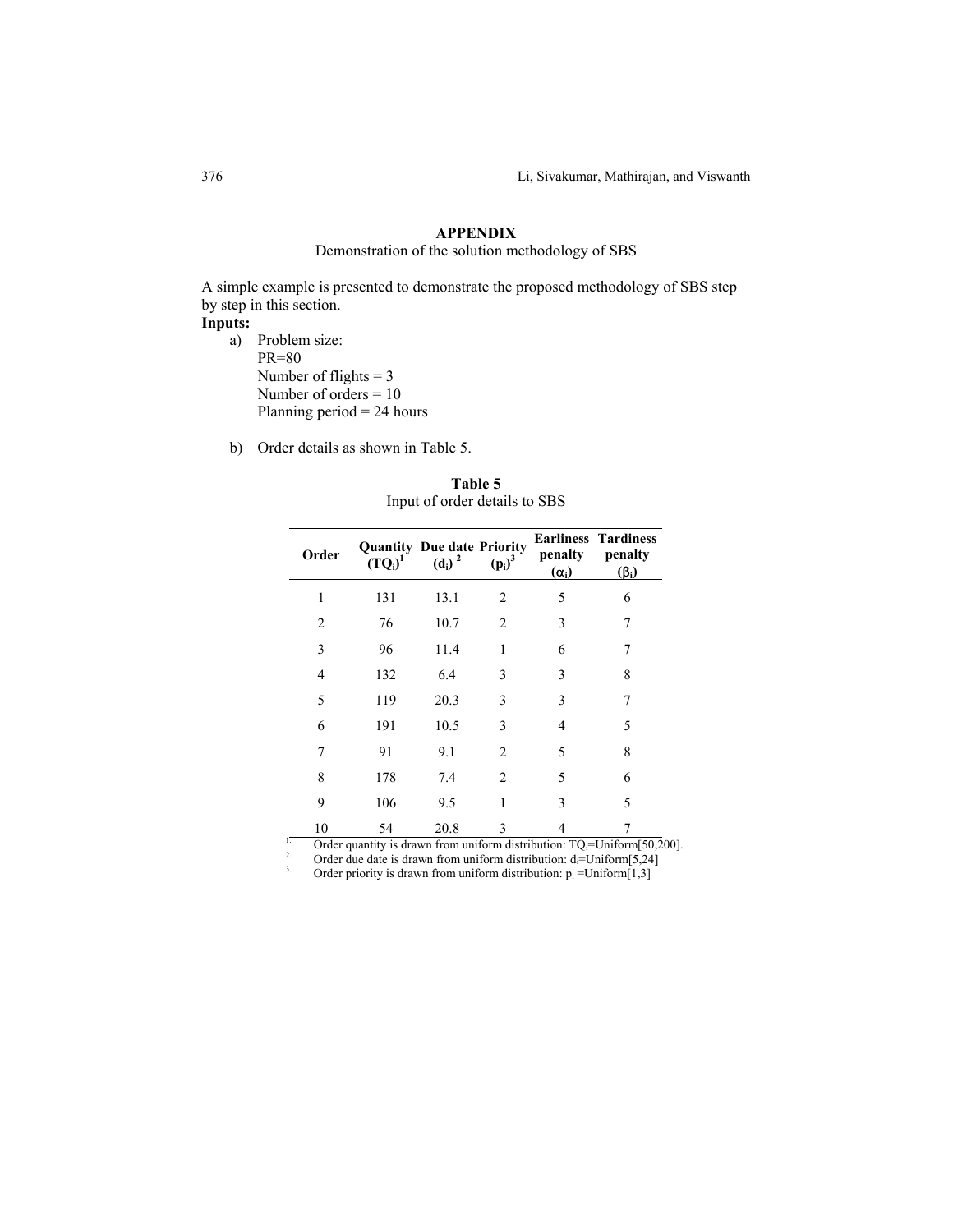c) Flight details as shown in Table 6.

|                                          |             |                        | Normal area        |                        | Special area      |
|------------------------------------------|-------------|------------------------|--------------------|------------------------|-------------------|
| Departure Arrival<br>Flight time $(D_i)$ | $time(A_i)$ | Capacity<br>$(NCap_i)$ | Unit cost<br>(NC;) | Capacity<br>$(SCap_i)$ | Unit cost<br>'SC: |
|                                          |             | 377                    |                    | 83                     |                   |
| 10                                       | 12          | 422                    |                    | 103                    | 14                |
|                                          |             | 369                    |                    | -18                    | 10                |

**Table 6** Input of flight details to SBS

## **Outputs:**

a) The optimal order allocation to existing flights that are summarized in Table 7

|       | Flight 1                      |                                |                               | Flight 2                       | Flight 3                      |                                |                                       |
|-------|-------------------------------|--------------------------------|-------------------------------|--------------------------------|-------------------------------|--------------------------------|---------------------------------------|
| Order | Quantity<br>in normal<br>area | Quantity<br>in Special<br>area | Quantity<br>in normal<br>area | Quantity<br>in Special<br>area | Quantity<br>in normal<br>area | Quantity<br>in Special<br>area | <b>Total</b><br>allocated<br>quantity |
|       |                               |                                |                               | 0                              | 131                           |                                | 131                                   |
|       |                               |                                | 76                            |                                |                               |                                | 76                                    |
|       |                               |                                | 96                            |                                |                               |                                | 96                                    |
| 4     | 132                           |                                | $\Omega$                      |                                | $_{0}$                        |                                | 132                                   |
|       | 0                             |                                |                               |                                | 119                           |                                | 119                                   |
| h     |                               |                                | 191                           |                                |                               |                                | 191                                   |
|       | 67                            | 23                             |                               |                                |                               |                                | 91                                    |
| 8     | 178                           | 0                              |                               |                                | 0                             |                                | 178                                   |
| q     | 0                             |                                | 36                            |                                | 65                            |                                | 106                                   |
| 10    |                               |                                |                               |                                | 54                            |                                | 54                                    |

**Table 7** Optimal order allocation

The details of capacity allocation for each flight can also be derived from this table. The capacity allocation indicates the remaining free normal capacity or the allocated special capacity of each flight. The result facilitates transportation capacity planning which is demonstrated in section VI of this paper.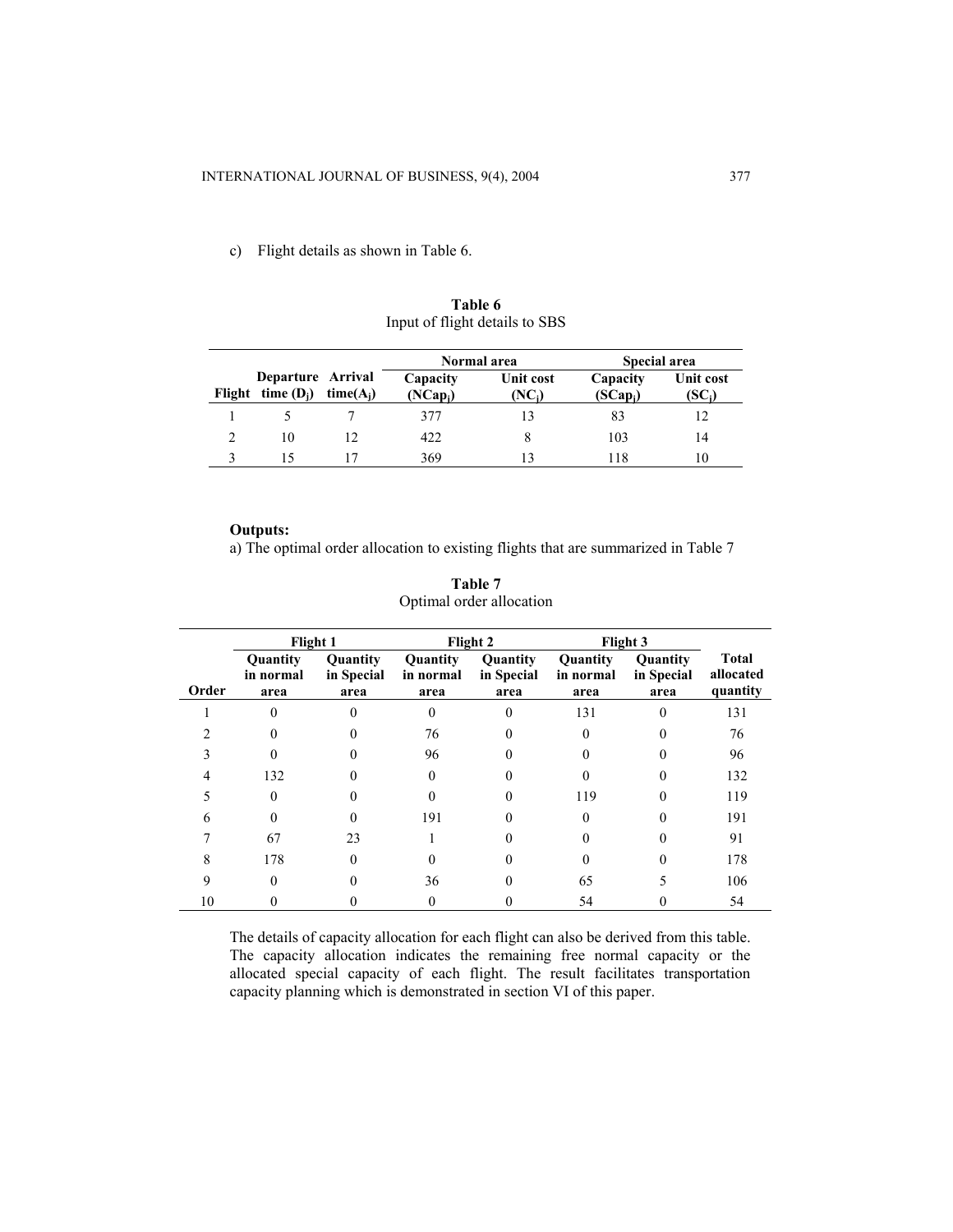b) Flight wise order sequence. As shown in Table 8, only LPT and WP rules are applied in this example.

|        | Orders in normal                                                                                  | Orders in special | Flight wise order sequence        |                    |
|--------|---------------------------------------------------------------------------------------------------|-------------------|-----------------------------------|--------------------|
| Flight | capacity area                                                                                     | capacity area     | LPT <sup>1</sup>                  | WP                 |
|        | 4, $7(67)^{*2}$ , 8                                                                               | $7(23)^*$         | $8, 4, 7*$                        | $4, 8, 7^*$        |
| 2      | $2, 3, 6, 7(1)^*, 9(36)^*$                                                                        |                   | $7^*$ , 6, 3, 2, 9 <sup>*</sup> , | $7^*$ , 6, 2, 3.9* |
| 3      | $1, 5, 9(65)^*, 10$                                                                               | $9(5)^*$          | $9^*$ , 1, 5, 10                  | $9*, 5, 1, 10$     |
|        | Sequence by LPT with the process of ABSO. In the following illustration, rule name means the rule |                   |                                   |                    |

**Table 8**  Flight wise order sequence

with ABSO.<br><sup>2.</sup>  $*$  means a proportion of an order. The number in the bracket is the quantity of the proportion of the

order that allocated into the corresponding flight.

## c) Determined release time as shown in Table 9.

|       | Determined release time |       |  |  |  |  |
|-------|-------------------------|-------|--|--|--|--|
| Order | LPT                     | WP    |  |  |  |  |
| 1     | 11.20                   | 12.69 |  |  |  |  |
| 2     | 8.60                    | 7.40  |  |  |  |  |
| 3     | 7.40                    | 8.35  |  |  |  |  |
| 4     | 2.23                    | 0     |  |  |  |  |
| 5     | 12.84                   | 11.20 |  |  |  |  |
| 6     | 5.01                    | 5.01  |  |  |  |  |
| 7(90) | 3.88                    | 3.88  |  |  |  |  |
| 7(1)  | 5.00                    | 5.00  |  |  |  |  |
| 8     | 0                       | 1.65  |  |  |  |  |
| 9(36) | 9.55                    | 9.55  |  |  |  |  |
| 9(70) | 10.32                   | 10.32 |  |  |  |  |
| 10    | 14.33                   | 14.33 |  |  |  |  |

## **Table 9**  Determined release time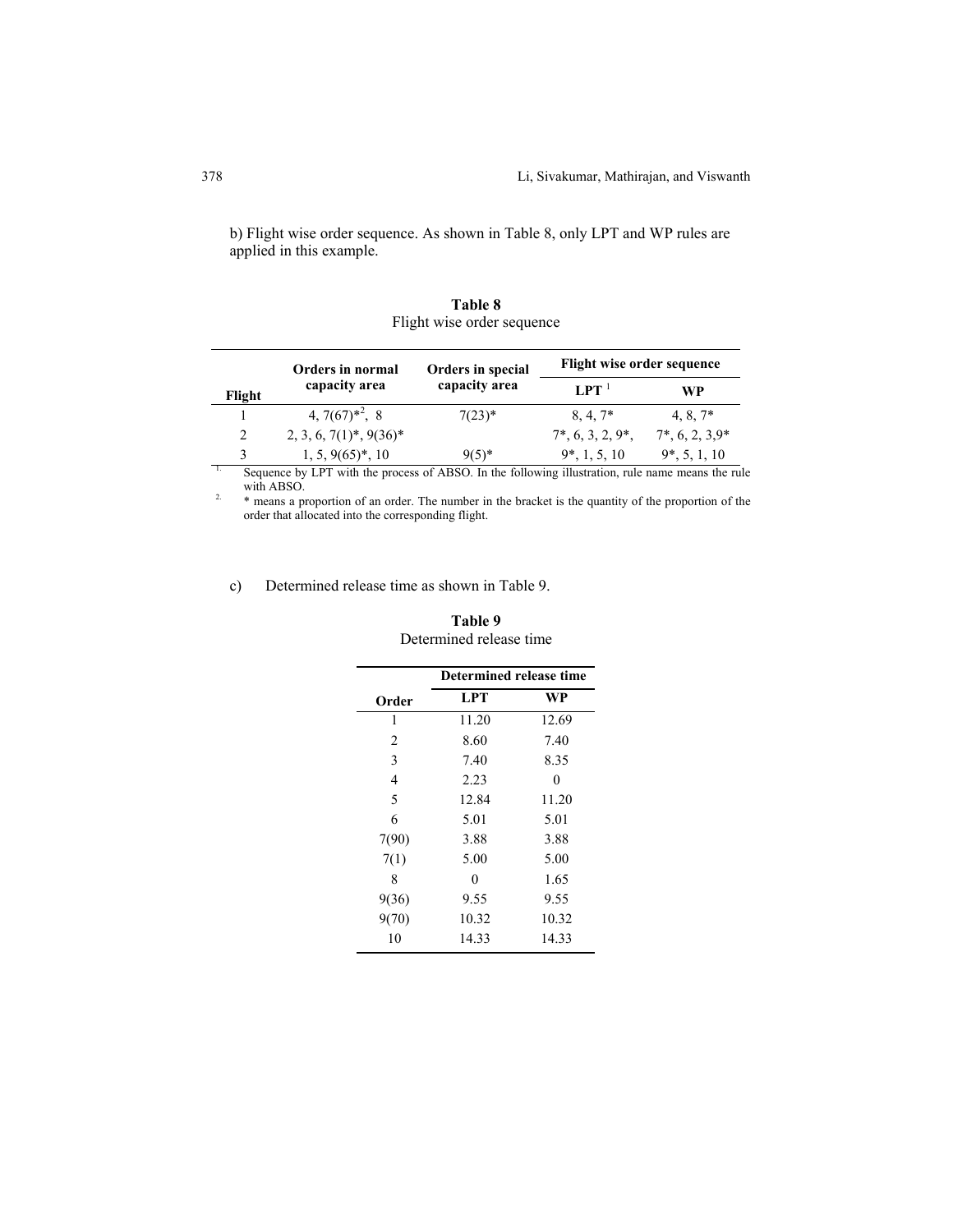d) The waiting time, earliness and tardiness as shown in Table 10.

| <b>Rules</b> | Order                   | <b>Priority</b>         | <b>Delivery</b><br>time | Due date | <b>Earliness</b> | <b>Tardiness</b> | Waiting<br>time | Weighted<br>waiting<br>time <sup>1</sup> |
|--------------|-------------------------|-------------------------|-------------------------|----------|------------------|------------------|-----------------|------------------------------------------|
|              | 8                       | $\overline{2}$          | $\overline{7}$          | 7.4      | 0.4              |                  | 2.78            | 5.55                                     |
|              | $\overline{4}$          | $\overline{\mathbf{3}}$ | $\sqrt{ }$              | 6.4      |                  | 0.6              | 1.13            | 3.38                                     |
|              | 7                       | $\sqrt{2}$              | $\boldsymbol{7}$        | 9.1      | 2.1              |                  | 0.00            | $0.00\,$                                 |
|              | $\overline{7}$          | $\overline{2}$          | 12                      | 9.1      |                  | 2.9              | 4.99            | 9.97                                     |
|              | 6                       | $\mathfrak{Z}$          | 12                      | 10.5     |                  | 1.5              | 2.60            | 7.80                                     |
| By LPT       | $\overline{3}$          | $\mathbf{1}$            | 12                      | 11.4     |                  | 0.6              | 1.40            | 1.40                                     |
|              | $\sqrt{2}$              | $\overline{c}$          | 12                      | 10.7     |                  | 1.3              | 0.45            | 0.90                                     |
|              | 9                       | $\mathbf{1}$            | 12                      | 9.5      |                  | 2.5              | 0.00            | 0.00                                     |
|              | 9                       | $\mathbf{1}$            | 17                      | 9.5      |                  | 7.5              | 3.80            | 3.80                                     |
|              | $\mathbf{1}$            | $\overline{c}$          | 17                      | 13.1     |                  | 3.9              | 2.16            | 4.33                                     |
|              | 5                       | $\overline{\mathbf{3}}$ | 17                      | 20.3     | 3.3              |                  | 0.68            | 2.03                                     |
|              | 10                      | $\mathfrak{Z}$          | 17                      | 20.8     | 3.8              |                  | 0.00            | 0.00                                     |
| total        |                         |                         |                         |          | 9.6              | 20.8             | 19.97           | 39.15                                    |
| Average      |                         |                         |                         |          |                  |                  | 1.67            | 1.57                                     |
|              | $\overline{4}$          | $\overline{\mathbf{3}}$ | $\overline{7}$          | 6.4      |                  | 0.6              | 3.35            | 10.05                                    |
|              | $\,$ $\,$               | $\overline{c}$          | $\sqrt{ }$              | 7.4      | 0.4              |                  | 1.13            | 2.25                                     |
|              | $\tau$                  | $\overline{c}$          | $\boldsymbol{7}$        | 9.1      | 2.1              |                  | 0.00            | 0.00                                     |
|              | 7                       | $\overline{c}$          | 12                      | 9.1      |                  | 2.9              | 4.99            | 9.97                                     |
|              | 6                       | $\mathfrak{Z}$          | 12                      | 10.5     |                  | 1.5              | 2.60            | 7.80                                     |
| By WP        | $\overline{\mathbf{c}}$ | $\overline{c}$          | 12                      | 10.7     |                  | 1.3              | 1.65            | 3.30                                     |
|              | $\overline{3}$          | $\,1$                   | 12                      | $11\,$   |                  | 0.6              | 0.45            | 0.45                                     |
|              | 9                       | $\,1$                   | 12                      | 10       |                  | 2.5              | 0.00            | 0.00                                     |
|              | 9                       | $\,1$                   | 17                      | 9.5      |                  | 7.5              | 3.80            | 3.80                                     |
|              | 5                       | $\mathfrak{Z}$          | 17                      | 20.3     | 3.3              |                  | 2.31            | 6.94                                     |
|              | $\mathbf{1}$            | $\overline{c}$          | 17                      | 13.1     |                  | 3.9              | 0.68            | 1.35                                     |
|              | 10                      | $\mathfrak{Z}$          | 17                      | 20.8     | 3.8              |                  | 0.00            | 0.00                                     |
| Total        |                         |                         |                         |          | 9.6              | 20.8             | 20.95           | 45.91                                    |
| Average      |                         |                         |                         |          |                  |                  | 1.75            | 1.84                                     |

**Table 10**  The waiting time, earliness and tardiness

1. Weighted waiting time = Waiting time \* Priority